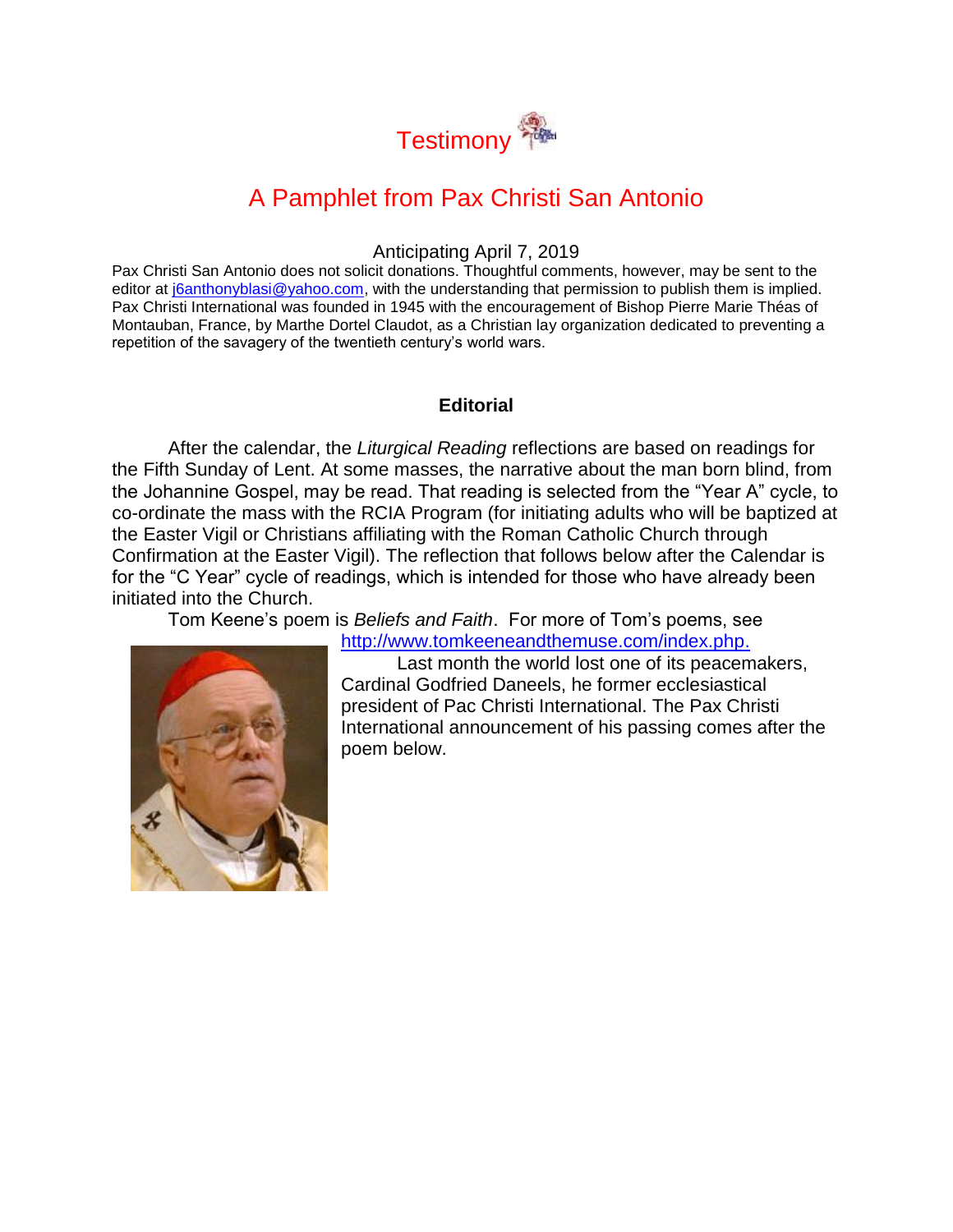## **Calendar**

#### **In Austin**

Thursday April 25, 6:30pm-Friday April 26, 4:00pm, Women in Charge at Church: Reimaging Authority and Power. Presenters: Cynthia Rigby, Jacqueline Lapsley, Bridgett Green, and Beverly Gaventa. \$100.00, includes meals. Westminster Presbyterian Church, 3208 Exposition Blvd. Information and registration: [https://www.ptsem.edu/events/women-in-charge-at-church-reimagining-authority-and](https://www.ptsem.edu/events/women-in-charge-at-church-reimagining-authority-and-power)[power.](https://www.ptsem.edu/events/women-in-charge-at-church-reimagining-authority-and-power)

Tuesday April 30, 12:00pm-1:00pm, discussion: What is the Future of Speculative Journalism? (re nyti.ms/2MBsDRv). Fleck Hall 305, St. Edward's University, 3001 S. Congress. Information and parking: [https://www.stedwards.edu/contact-us/main](https://www.stedwards.edu/contact-us/main-campus-united-states)[campus-united-states.](https://www.stedwards.edu/contact-us/main-campus-united-states)

## **In Dallas**

Thursday April 4, 6:00pm-8:00pm, "Gun Violence: A Right to Life Issue." Panel discussion, including a trauma surgeon, a representative from the SMU Black Students Association, and a representative from Moms Demand Action. Sponsored by the Catholic Community at SMU, SMU Office of the Chaplain and Religious Life, the Catholic Diocese of Dallas, Texas GunSense, the Dallas Peace and Justice Center, and the SMU Embrey Human Rights Program. Information: [Sheila@Levatino.net.](mailto:Sheila@Levatino.net) SMU McCord Auditorium, 306 Dallas Hall, 3225 University Blvd.

Thursday April 11, 12:00pm-1:30pm, Paul Sedra, "Egypt's Church-State Partnership and the End of Equal Citizenship for Coptic Christians. Hughes-Trigg Forum, 3140 Dyer St., Southern Methodist University. Free, but register by April 8: [https://whoozin.com/HJE-FWD-RHUV-6WJX.](https://whoozin.com/HJE-FWD-RHUV-6WJX) Information: Bora Laci, [blaci@smu.edu,](mailto:blaci@smu.edu) 214-768-4716.

Thursday April 18, 12:30pm-2:00pm, Elzbieta Gozdziat, "Global Migration and Human Trafficking." Room 106, Florence Hall, Dedman School of Law, Southern Methodist University, 3330 University Blvd. Register by April 15, [https://whoozim.com/43P-944-](https://whoozim.com/43P-944-NH6M) [NH6M.](https://whoozim.com/43P-944-NH6M) Information: Bora Lacy, [tower@smu.edu.](mailto:tower@smu.edu)

## **In El Paso**

Fridays, 12:00pm-1:00pm, Pax Christi joins Border Peace Presence in front of the Federal Courthouse (corner of Campbell and San Antonio).

## **In Houston**

Friday April 5, 8:00am-9:00am, John Schmalzbauer (Missouri State University), "The resilience of religion in American higher education." Lovett Hall 402, Rice University (use entrance C). RSVP at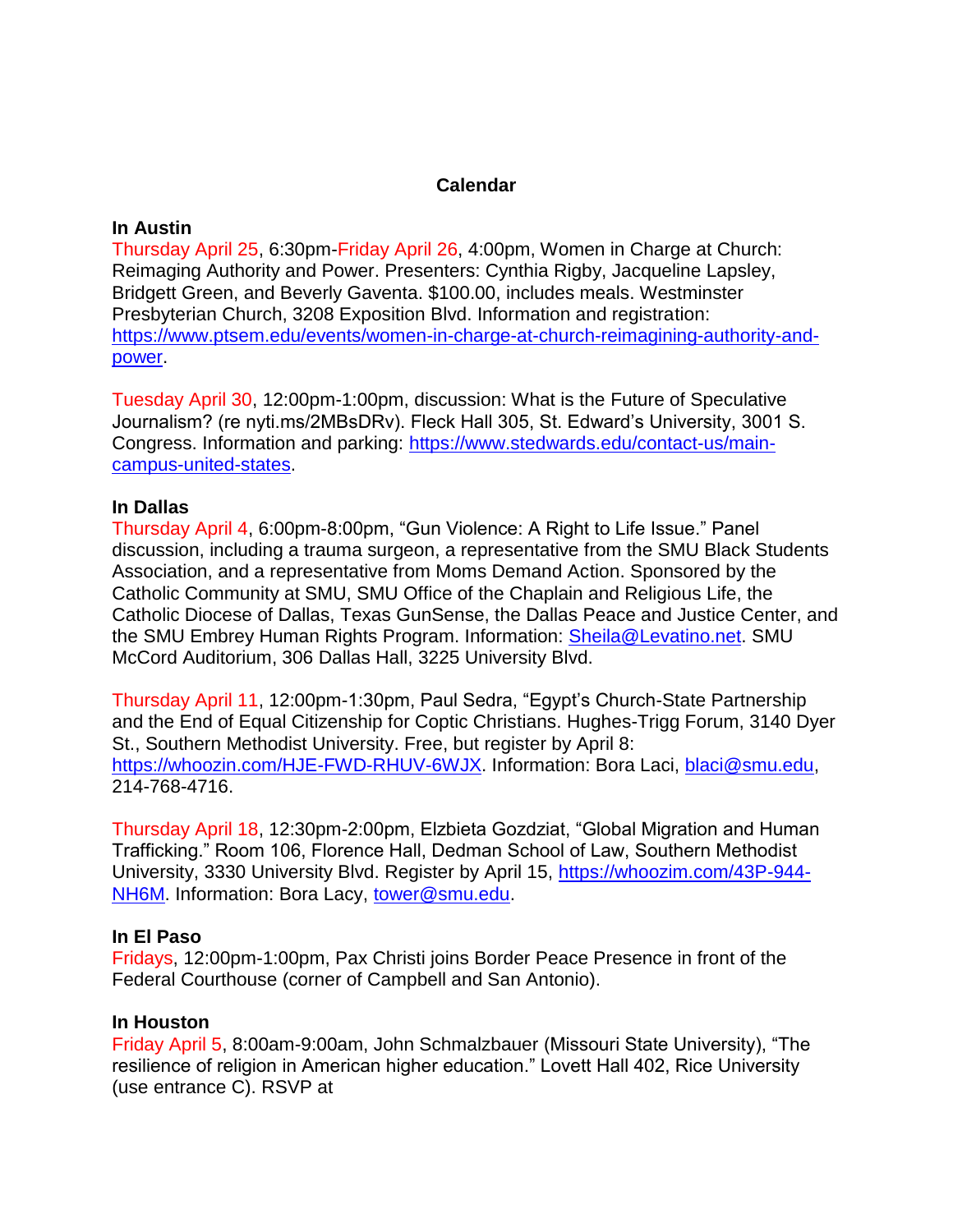[https://events.rice.edu/#!view/event/date/20190405/event\\_id/20205.](https://events.rice.edu/#!view/event/date/20190405/event_id/20205) Information: Hayley Hemstreet, [hjh2@rice.edu,](mailto:hjh2@rice.edu) 713-348-3974.

Sunday April 7, 9:30am, Garland Pohl, "Does the Pope Run the Church?" St. Philip Presbyterian Church, 407 San Felipe.

Friday April 12, 8:00am-9:00am, Craig Considine, "Muslims in America: Examining the Facts." Lovett Hall 402, Rice University (use entrance C). RSVP at [https://events.rice.edu/#!view/event/date/20190412/event\\_id?20206.](https://events.rice.edu/#!view/event/date/20190412/event_id?20206) Information: Hayley Hemstreet, [jhj2@rice.edu,](mailto:jhj2@rice.edu) 713-348-3974.

Friday April 19, 8:00am-9:00am, Annelle Sheline (Baker Institute for Public Policy), "Branding Islam: The Strategic Use of Official Religion." Lovett Hall 402, Rice University (use entrance C). Register at [https://events.rice.edu/#!view/event/date20190419/event](https://events.rice.edu/#!view/event/date20190419/event-id/20207)[id/20207.](https://events.rice.edu/#!view/event/date20190419/event-id/20207)

Friday April 26, 8:00pm, Asma T. Uddin (U.C.L.A.), "When Islam Isn't a Religion." River Oaks Islamic Center, 3110 Eastside St. Information: [tolerance@rice.edu.](mailto:tolerance@rice.edu)

#### **In San Antonio**

Wednesday April 3, 6:30pm-8:00pm, Erica Schommer, J.D., "Representing Migrants in Texas." Fiesta Room, Coates Student Center 111, Trinity University, One Trinity Place.

Wednesday April 3, 7:00pm-9:00pm, Pub Theology with Ron Nirenberg. The Friendly Spot Ice House, 943 S. Alamo.

Friday April 5, 12:30pm-4:30pm, Future Ready? EcoExchangeEdu's 5th Annual sustainability showcase. McCreless Theatre, San Antonio College, 799 W. Dewey Place.

Saturday April 6, 9:30am, the annual March for Science begins at the downtown UTSA campus and ends at Main Plaza.

Saturday April 6, 10:00am, rally for Medicare for all begins at Travis Park.

**Saturday April 6, 10:00am, Pax Christi San Antonio meeting**, residence of Maria Tobin, 8715 Starcrest Dr., #27. Information: [matob@aol.com.](mailto:matob@aol.com)

Tuesday April 9, 7:00pm-9:00pm, screening of "Lindy Lou, Juror Number 2," documentary on a juror in a capital punishment case. Discussion led by Kristin Houle and Sam Millsap. SoL Center, University Presbyterian Church, 300 Bushnell (park off Shook). Free, register at [https://www.upcsasorg/r, 7:30pm, registration/](https://www.upcsasorg/r,%207:30pm,%20registration/)

Wednesday April 17, 7:00pm-9:00pm, Nancy McLean (Duke University) "Issues in Contemporary American Democracy." Fiesta Room, Coates Student Center 111, Trinity University, One Trinity Place.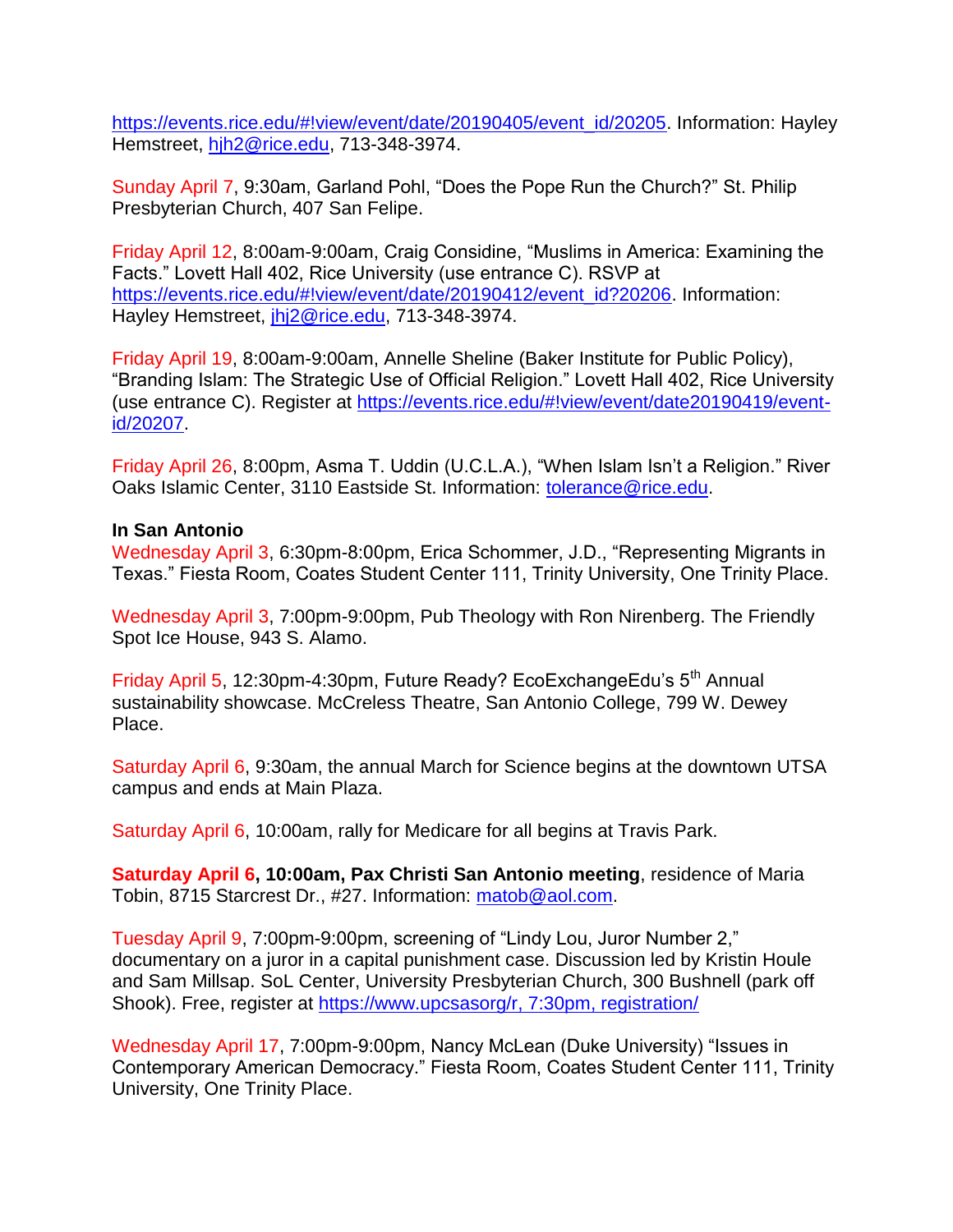#### **Second Reading** (Philippians 3:8-14)

The context for the reading is Paul's own crisis of faith. Earlier in the passage, he recalls his own religiosity: "If anyone else presumes to rely on the flesh, I did more so: circumcision on the eighth day, from the nation of Israel, tribe of Benjamin, a Hebrew from Hebrews, under the Pharisaic law; as for zeal, persecuting the church; as for righteousness, becoming faultless in the Law." All this he did until he found himself setting out to seize upon innocent people and drag them to the death penalty for being followers of a teacher named Jesus. That simply could not be right! He came to see all that had moved him and assured him in the past to be loss rather than gain.

How would we phrase Paul's insight today? Baptism at birth or having been reborn in the Spirit—a Christian—a saved Christian—the correct denomination—a member of a nation with a special divine destiny—obedient to all the rules and rulers as for righteousness, persecuting people who are socially wrong, probably heretics anyway!

How mysteriously God-like is faith, which begins with a loss of a faith!

#### **Third Reading** (John 8.1-11)

The passage commonly called "The Woman Caught in Adultery" was a freefloating piece of tradition that the ancients inserted in various places in their manuscripts of the gospels. Modern publishers place it in the Gospel of John at the eighth chapter. It was and is too precious a narrative to lose. What it says about judgmental Christians is obvious. But what was the writing in the dirt routine? Let's put that into context.

The scribes and Pharisees were trying to trap Jesus. All the people in Judea were caught between a formalized, even fossilized, Law that mandated death penalties now and then on the one hand, and a less formal but more certain Roman imperial sway that reserved execution to the Romans. The Romans did not want anyone else to look too much like a government. If Jesus did not condemn the woman to death, he would be depicted as weak. If he did condemn her to death, he would be depicted as a revolutionary against Rome. So he engaged in some pretend.

The bureaucratic Roman judges had to commit their judgments and sentences to writing and then read them out loud. Jesus acted out the part of a Roman judge. But he read out a judgment pertaining as much to the accusers as the accused: "Let he who is without sin…." What sin on their part was at issue? The Law said that an adulterous *couple* had to be prosecuted (Leviticus 24.10 and Deuteronomy 22.22-24), but the accusers had done only half their job, if they saw it as their job to impose the letter of the Law in a fundamentalist manner. In applying the Law to women alone, they were perpetuating an evil. Is that why the accusers left, beginning with the eldest? I doubt it. The reason was that they did not want to upset the Romans and appear themselves to be revolutionaries. Jesus pretended to play the part of a Roman judge again and started writing; there was no telling what he might say, what sentence he would say would be in store for *them*.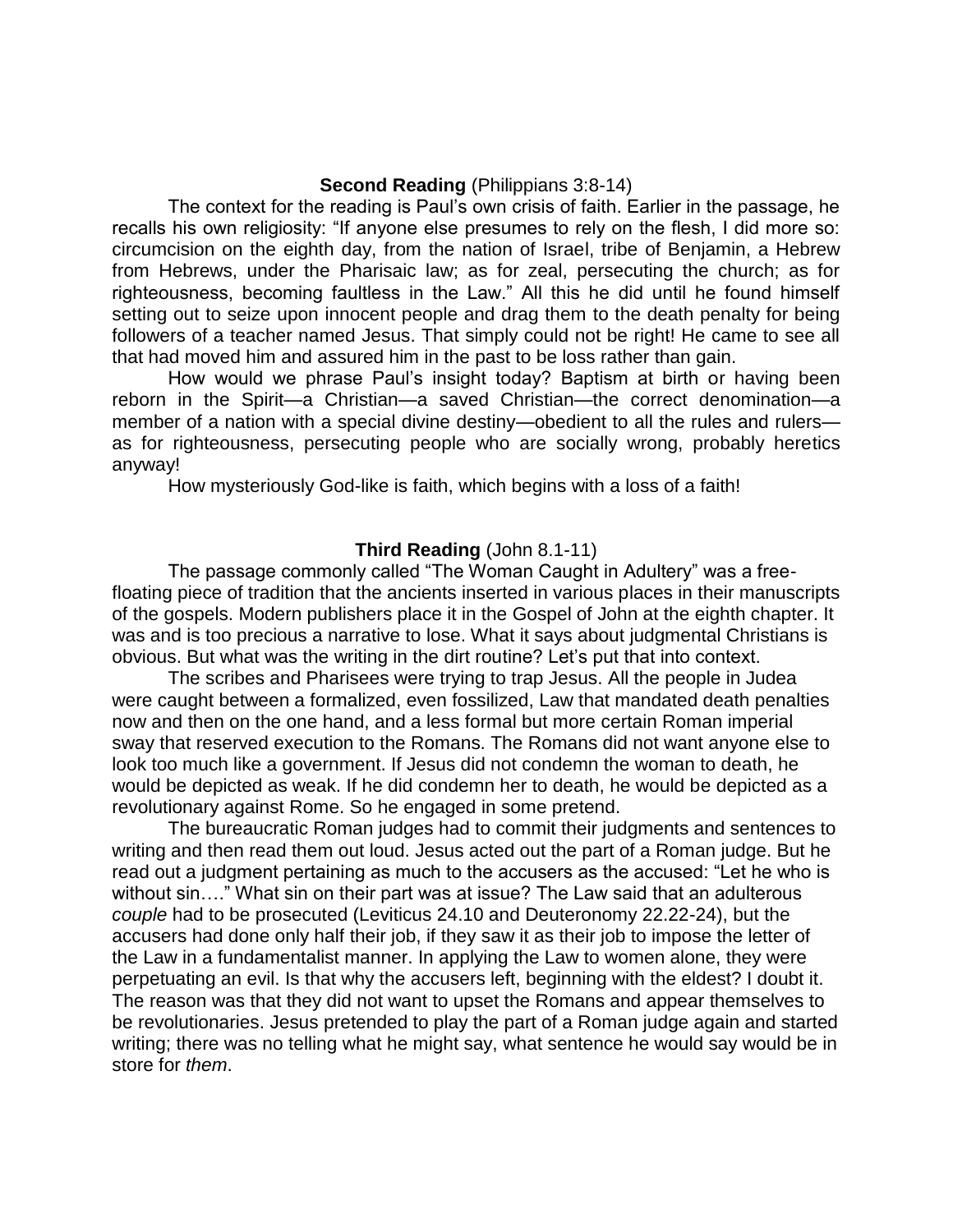But what is this narrative to leave us to think about the Law and other parts of the Bible? Jesus did not accept it all, word for word. He hardly left his disciples in a position to hide behind scriptural mandates. Indeed, a text is no substitute for a heart.

© 2016 Anthony J. Blasi



#### **Poem**

## *Beliefs and Faith*

What a difference. One is about what. What's out there? The other is about who. Who are we becoming?

One puts its trust in authority. The other in experience.

We believe in atoms not because we saw but that's what our teachers said. Like they told us in the army: *"There are three ways to do things. The right way, the wrong way, the army way. Do it the army way."*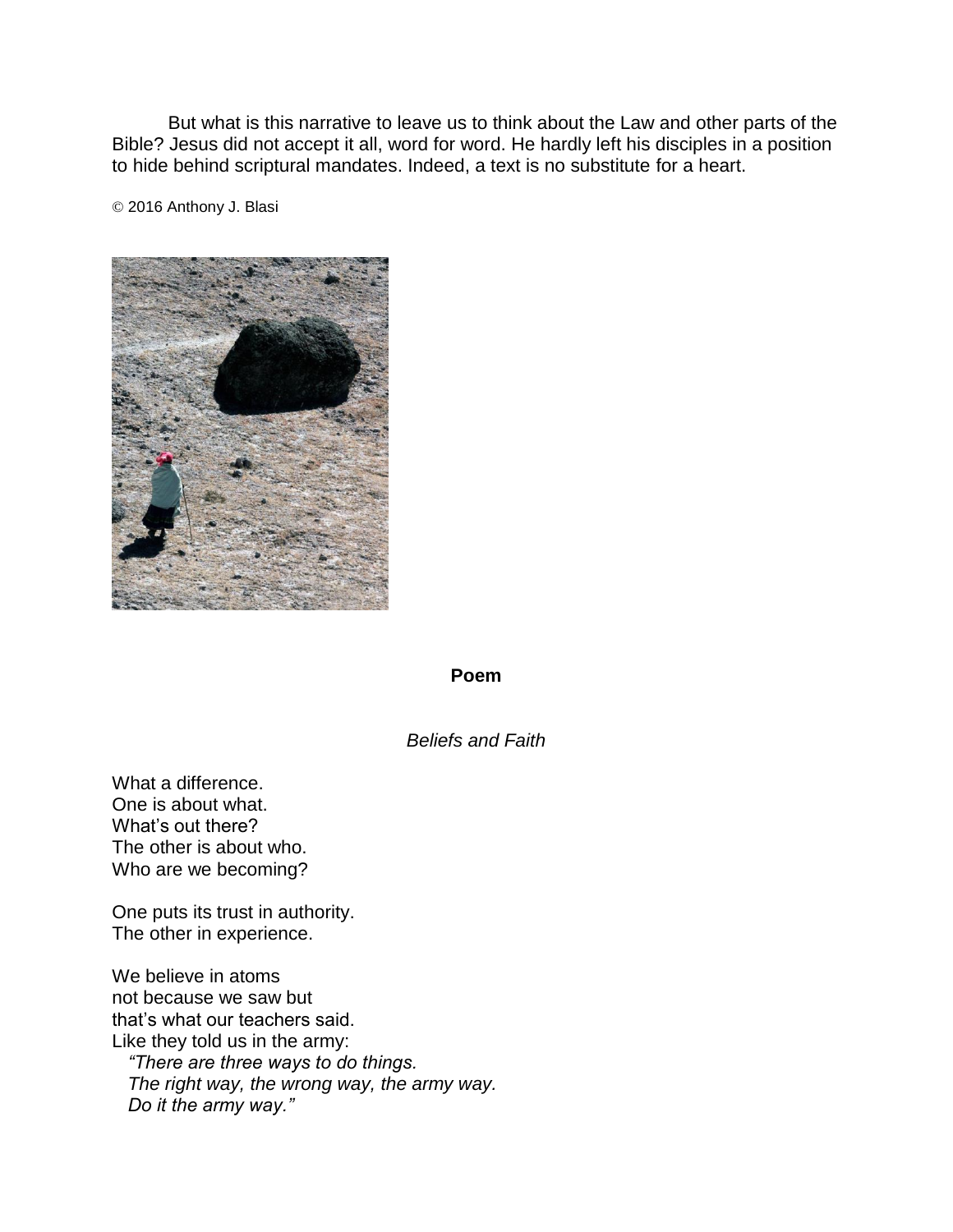That worked. Saved us the fuss and bother of figuring it out for ourselves. Secure as oysters in their shells.

But faith. That is another matter. There we undergo happenings like hope and fear, love and hate, by living them.

It's facing truths, so powerful that we surrender to them.

Developments that envelop us, change us, so we can never go back to whatever we were before.

Now and then they make us deep. We feel a freedom to risk.

Even mistakes become windows to see, doors for going through to brave out our becoming.

Tom Keene and Muse January 17, 2019

## **In Memoriam: H.E. Cardinal Godfried Danneels, Former President of Pax Christi International**

14/3/19 - Cardinal Godfried Danneels, former Archbishop of Mechelen Brussels, passed away on 14 March 2019, at 85 years of age. He was President of Pax Christi International from 1990 through 1999. The International Catholic Peace Movement offers its condolences and prayers to his family and to the Archdiocese of Mechelen Brussels.

Cardinal Danneels became president after the years of political transitions in Central and Eastern Europe and with the fall of the Berlin Wall in November 1989, in particular. He guided the movement for about a decade and at a time of great change in the world. Cardinal Danneels became president after the years of political transitions in Central and Eastern Europe and with the fall of the Berlin Wall in November 1989, in particular. He guided the movement for about a decade and at a time of great change in the world.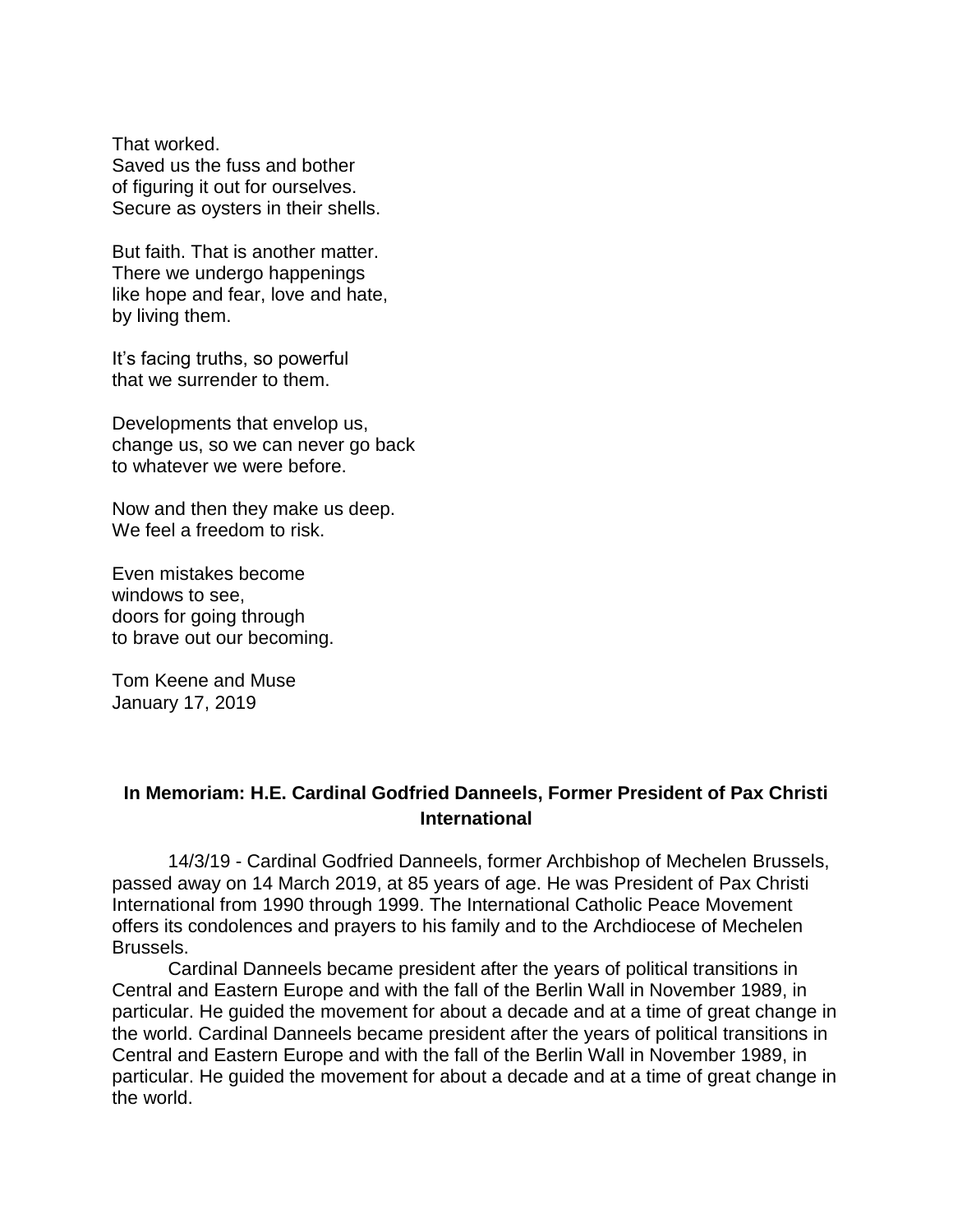

The end of the Cold War between East and West, for which Pax Christi had worked, was a moment of great hope for a disarmed and more just world order. However, it soon became clear that the human family was facing new versions of old problems: poverty, ethnic conflict, racism, refugees and new wars, such as in Iraq/Kuwait in 1990/1991.

Europe also suddenly faced many changes and challenges. The Cardinal participated, together with delegates of Pax Christi International, in the Special Assembly of Bishops for Europe in December 1991.

Under the leadership of Cardinal Danneels, several members of Pax Christi responded on many levels to the violent conflict in the former Yugoslavia – including practical help in refugee camps, facilitating interfaith meetings between religious leaders, and exchanges between young people from Serbia, Albania, Kosovo and Northern Ireland. The Cardinal visited the city of Sarajevo in the midst of the hostilities. That visit was a sign of solidarity with the victims of violence and the ongoing war between the different fractions.

Cardinal Danneels played a crucial role in bringing religious leaders from the Balkan region together for common reflection on the role of religious leaders in conflicts and in the wars in Bosnia & Herzegovina and Kosovo in particular. He also led a delegation visiting the Serbian Orthodox leadership in Belgrade.

At the same time, contacts between the Russian Orthodox Church and Pax Christi International were of great interest to the Cardinal. Several meetings took place with the heads of the Russian Orthodox Church in Moscow. Cardinal Danneels spoke about the findings of these contacts with the Secretariat of State and with the Pontifical Council responsible for these relations. The Cardinal also participated in interreligious meetings at the Vatican on the situation in the Middle East in particular.

As International President, Cardinal Danneels visited different countries and regions in conflict in Africa. In 1993 he was invited to preach at a retreat in Rwanda,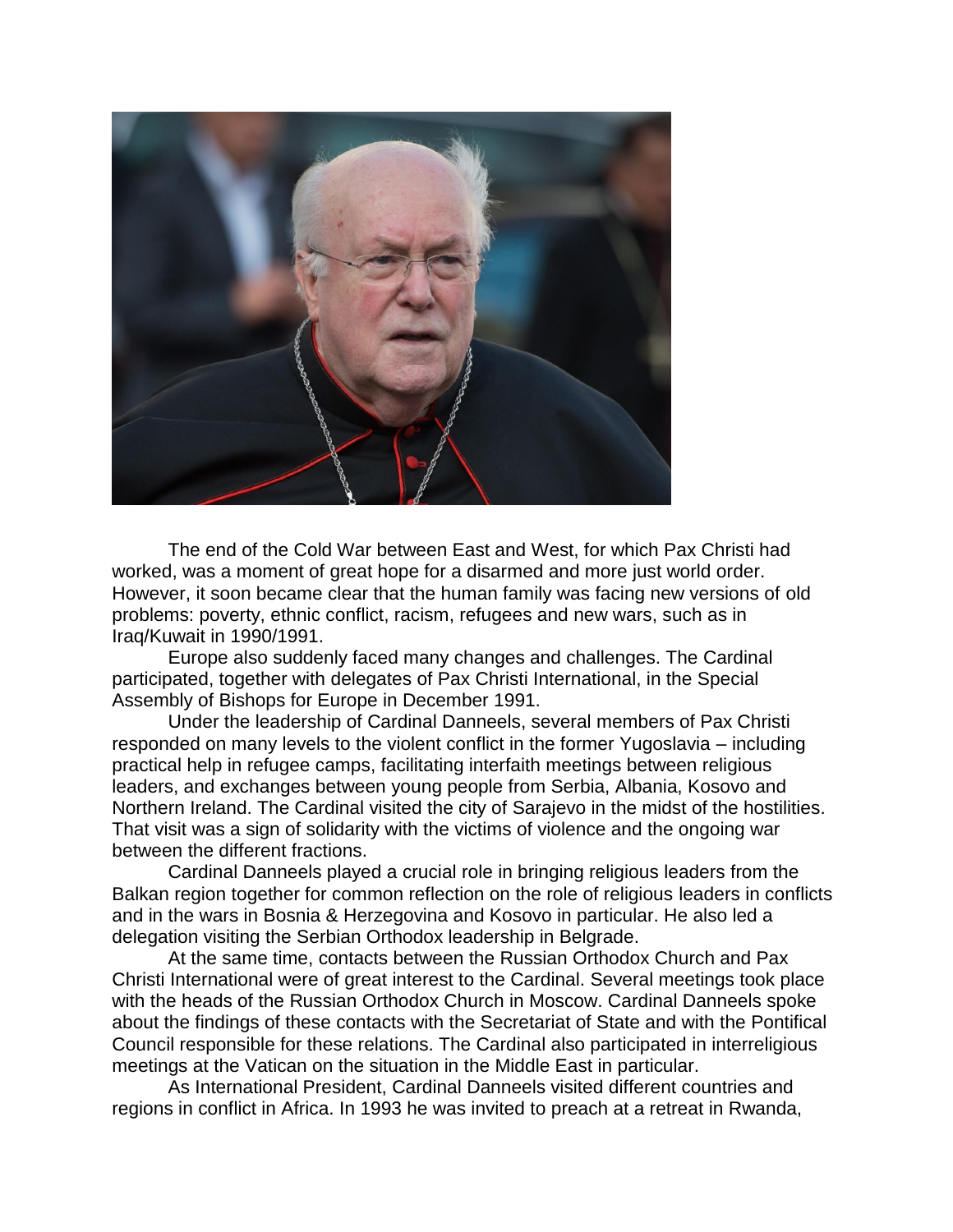and, on that occasion, the foundation was made for Pax Christi Rwanda. Unfortunately, the mass killings and genocide which took place in April 1994 killed several of our Pax Christi members or they had to flee for their lives.

Cardinal Danneels headed a small delegation visiting several Pax Christi contacts in South Sudan during the violent events there in 1994. The personal experiences of visiting that part of Africa moved him deeply. He saw the suffering of the people and he was aware of his responsibility to witness about what he had seen and heard. A report was published and forwarded to the United Nations and other (inter)governmental bodies.

As International President, Cardinal Danneels was invited by different Pax Christi sections in, for instance, Germany, France, Slovakia, United Kingdom, USA, the Netherlands, Flanders and more. He attended all the Worlds Assemblies of the movement in Fatima, Assisi and London. Cardinal Danneels led the yearly ceremonies for the Pax Christi Award in different countries such as in the USA and in Vienna. Cardinal Danneels guided the International Board with members from different countries and regions like Poland, Haiti, Angola, USA and from elsewhere. At the same time the Cardinal had plenty of individual talks and meetings with political and church delegates from countries in which Pax Christi members are active.

Under his presidency, Pax Christi International played an active role in many international coalitions, such as those working to ban landmines and cluster munitions and to stop the use of child soldiers, the co-founding of IANSA - the International Action Network against Small Arms and Light Weapons, and much more.

In 1995 Pax Christi International marked its 50th anniversary with a celebration in Assisi, Italy, attended by about 700 members from 37 countries. On that occasion the delegates had been invited to meet Pope John Paul II who stated that Pax Christi International is very much needed as an international movement both within the church and in the world.

The presidency of Cardinal Danneels is also characterised by the broadening of the movement into the wider world. As it spread to more countries across the world, Pax Christi International initiated a series of meetings to bring together its partners within different regions. These regional consultations started in Asia Pacific, in 1991 (Hong Kong) and in 1996 (Philippines). The first World Assembly held outside Europe took place in Amman (Jordan) and Jerusalem in 1999. Patriarch Michel Sabbah of Jerusalem was elected as the movement's first non-European President succeeding Cardinal Danneels.

The funeral of Cardinal Danneels is taking place in the Saint Rombouts Cathedral in Mechelen on Friday 22 March 2019. Pax Christi International will be present at the funeral.

May he rest in God's peace.